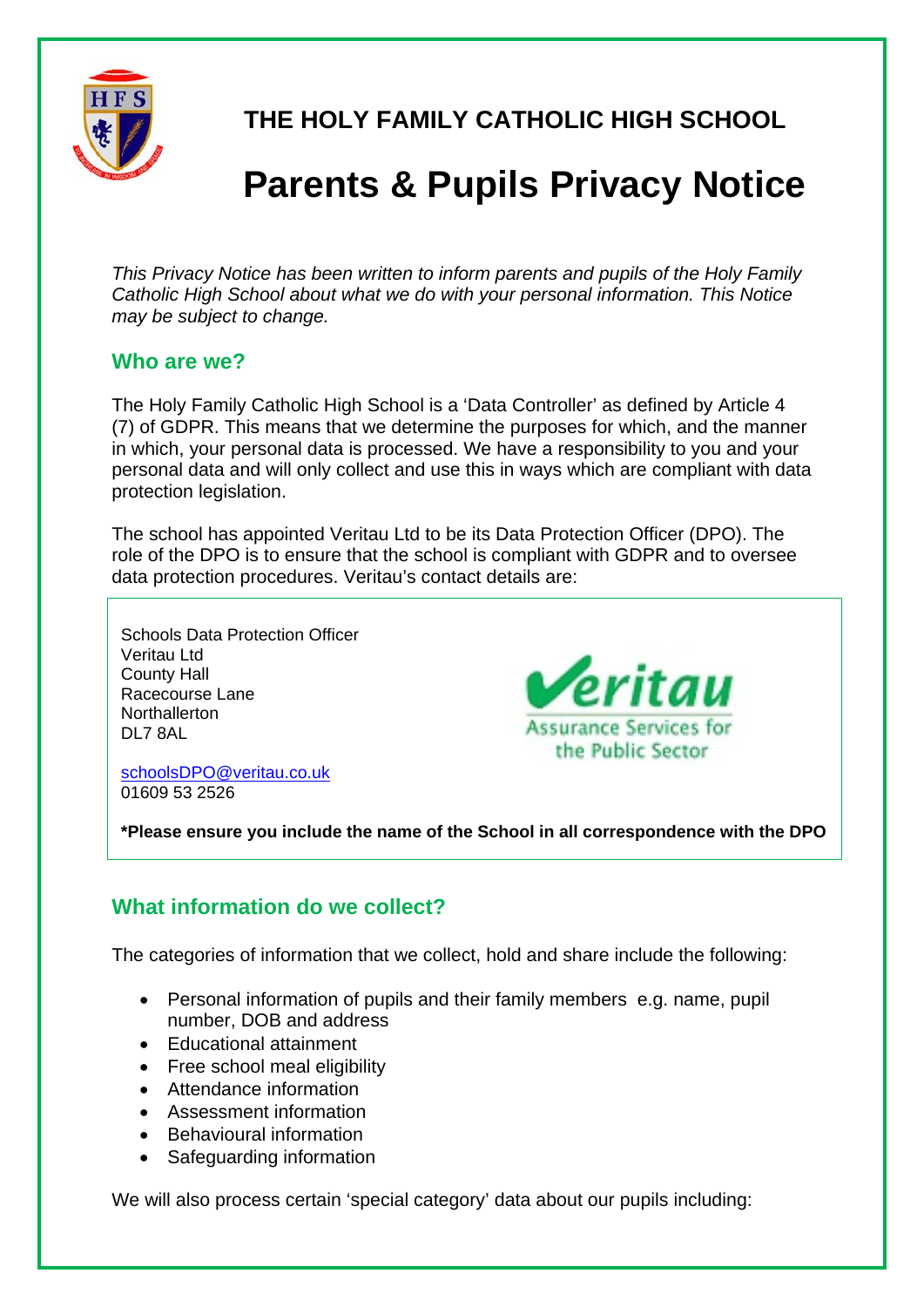- Relevant medical information- please note that where the pupil has a severe allergy or is thought to be at risk of needing emergency care for a medical issue then this will be shared with all the staff. We may do this in the form of photo identification in the staff room to ensure that all staff are aware of the issues should an emergency situation arise
- Special Educational Needs and Disabilities information
- Race, ethnicity and religion

#### **Why do we collect your personal data?**

We use the information we collect:

- to support pupil learning
- to monitor and report on pupil progress
- to provide appropriate pastoral care
- to assess the quality of our services

Any personal data that we process about our pupils and parents is done so in accordance with Article 6 and Article 9 of GDPR:

Our legal basis for processing your personal data, in line with Article 6(1)(c) include:

- Education Act 1944,1996, 2002
- Education and Adoption Act 2016
- Education (Information About Individual Pupils)(England) Regulations 2013
- Education (Pupil Information) (England) Regulations 2005
- Education and Skills Act 2008
- Children Act 1989, 2004
- Children and Families Act 2014
- Equality Act 2010
- Education (Special Educational Needs) Regulations 2001

We also process information in accordance with Article 6(b) and Article 9(2)(g) as part of the official authority vested in us as Data Controller and for reasons of substantial public interest. This is in pursuance with Schedule 1(6)(1) of the Data Protection Act 2018. Such processing, which is not mandatory but is considered to be in our pupils' interests, include:

- School trips
- Extra curricular activities

Whilst the majority of pupil information you provide to us is mandatory, some of it is provided to us on a voluntary basis. When we do process this additional information we will ensure that we ask for your consent to process this.

### **Who do we obtain your information from?**

Much of the information we process will be obtained directly from you (pupils and parents). We will also process information received from:

• Department for Education (DfE)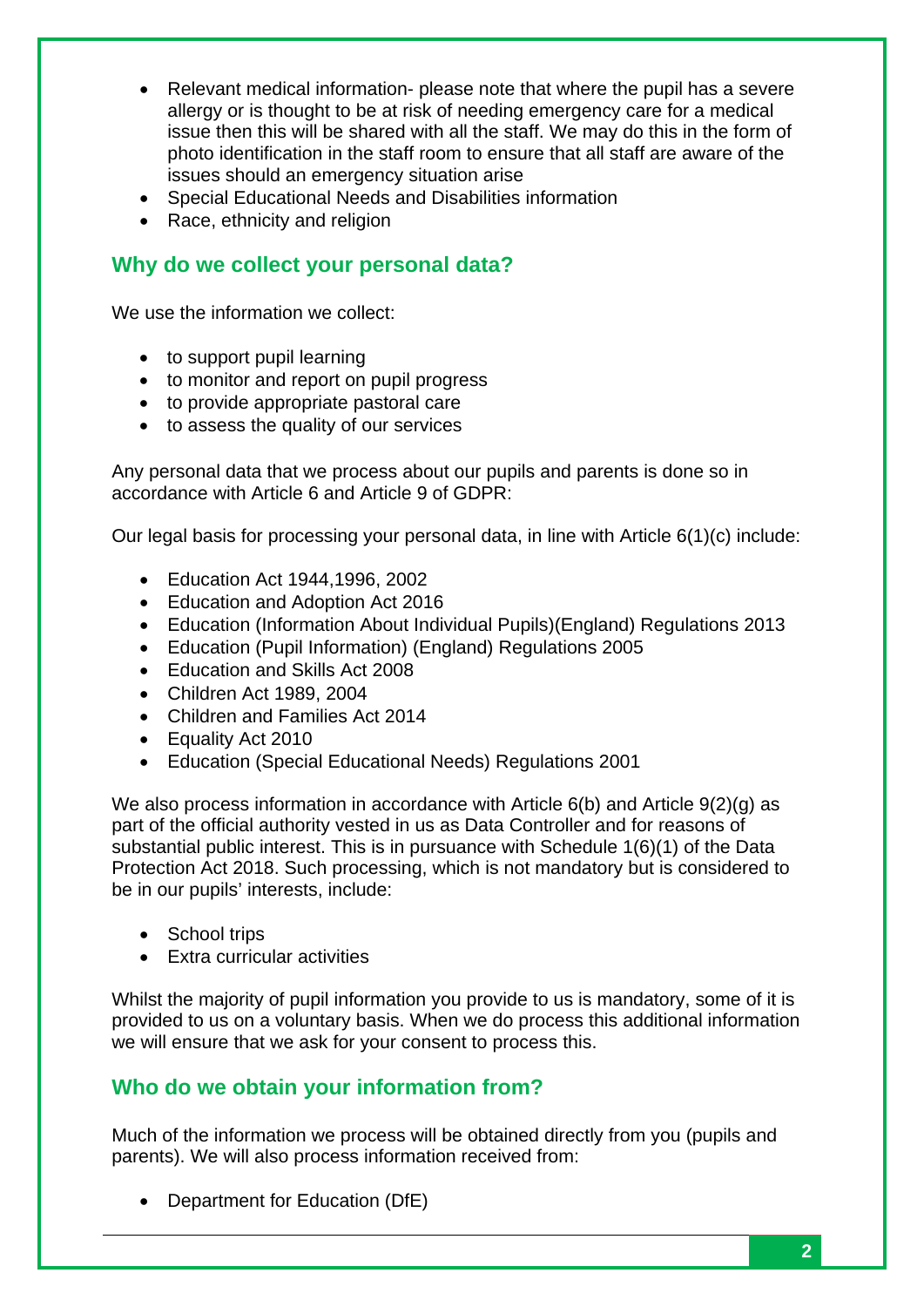- Local Education Authorities
- Previous schools attended

## **Who do we share your personal data with?**

We routinely share pupil information with:

- schools that the pupils attend after leaving us
- our Local Education Authorities
- the Department for Education (DfE)
- National Health Service bodies

For more information on information sharing with the DfE (including the National Pupil Database and Census) please go to: https://www.gov.uk/government/publications/national-pupil-database-user-guide-andsupporting-information

We will not share any information about you outside the school without your consent unless we have a lawful basis for doing so.

Once our pupils reach the age of 13, we also pass information to our Local Authority and / or provider of youth support services as stipulated under section 507B of the Education Act 1996. The information provided includes addresses, DOB of pupil/parents, and any other information necessary for the provision of the service including gender or ethnicity.

A parent or guardian can request that **only** their child's name, address and date of birth is passed to their local authority or provider of youth support services by informing us. This right is transferred to the child / pupil once he/she reaches the age 16.

For more information regarding services for young people please visit the Local Authority's website:

### **How long do we keep your personal data for?**

The Holy Family Catholic High School will keep your data in line with our Information Policy. Most of the information we process about you will be retained as determined by statutory obligations. Any personal information which we are not required by law to retain will only be kept for as long as is necessary to fulfil our organisational needs.

### **What rights do you have over your data?**

Under GDPR parents and pupils have the following rights in relation to the processing of their personal data:

- to be informed about how we process your personal data. This notice fulfils this obligation
- to request access to your personal data that we hold, and be provided with a copy of it
- to request that your personal data is amended if inaccurate or incomplete